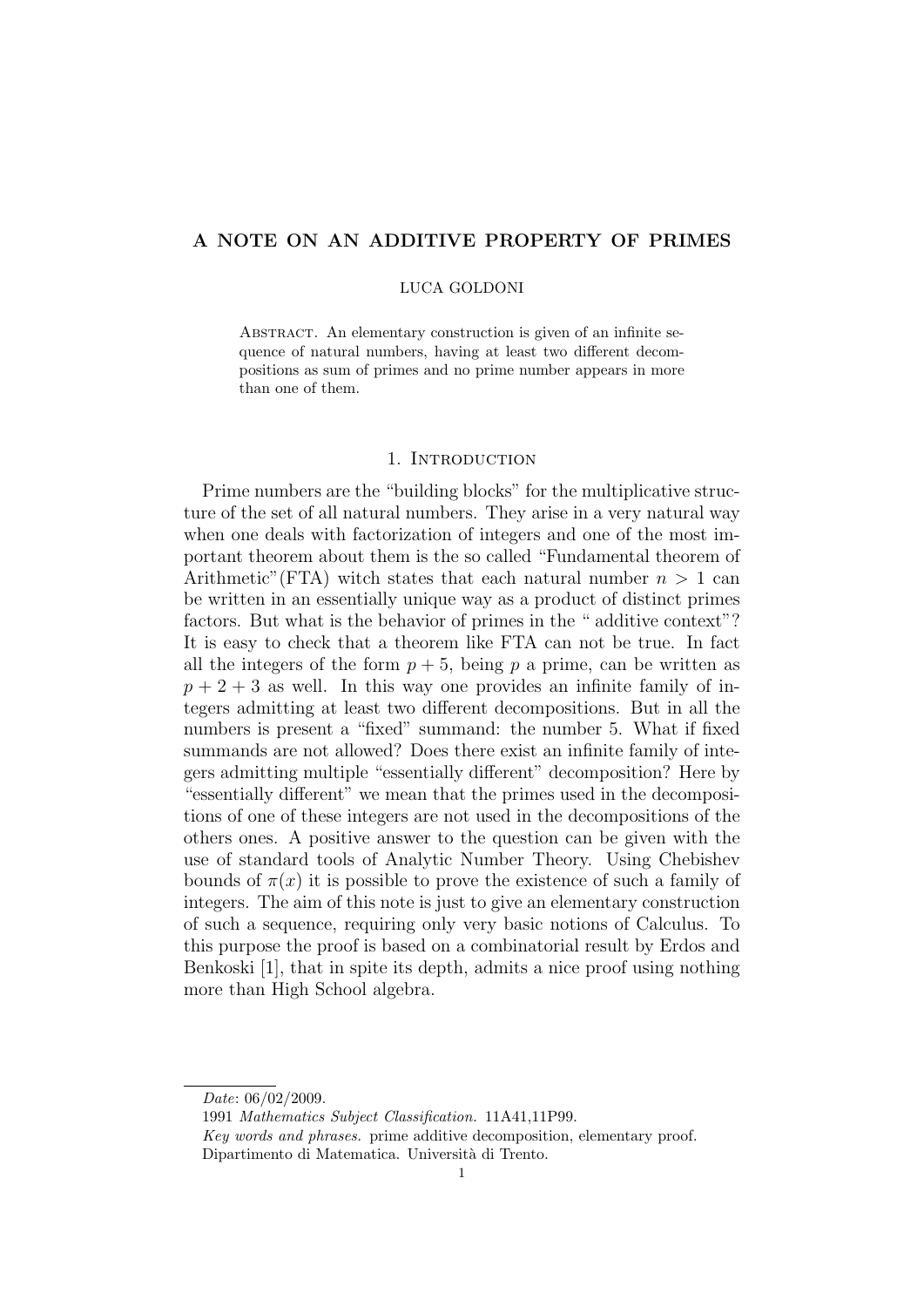#### 2 LUCA GOLDONI

### 2. The main result

**Theorem 1.** *There exist an infinite set*  $A = \{a_1, a_2, \dots a_n \dots \} \subseteq \mathbb{N}$ *such that for every*  $a_n \in A$  *there exist two different sets*  $A_n, B_n$  *of primes such that* $A_n \cap B_n = \emptyset$  *and* 

$$
a_n = \sum_{p \in A_n} p
$$

$$
a_n = \sum_{p \in B_n} p
$$

*Moreover, if*  $D_n = A_n \cup B_n$  *then*  $D_n \cap D_m = \emptyset \ \forall n \neq m$ 

The last claim tell us that all the primes used for *a<sup>n</sup>* are smaller than the primes used for  $a_{n+1}$  so the representations are really different. For the sake of completion it will be given even an proof based on standard techniques of Analytic Number Theory witch ultimately can be regarded as a corollary of a work of Chebyshev [2]. He proved namely the following theorem:

**Theorem 2** (Chebyshev bounds). If  $\pi(x)$  denotes the number of primes *less or equal to a given real number x, then there are two positives constants, a and A such that*

$$
\frac{ax}{\log x} \leqslant \pi(x) \leqslant \frac{Ax}{\log x}
$$

*for all x large enough.*

On the basis of this theorem an analytical proof runs as follow:

*Proof.* Let x large enough,then if we consider the interval [*x*/100*, x*/2] the number of primes in such interval is

$$
\pi(x/2) - \pi(x/100) \gg \frac{x}{\log x}
$$

as follows from Chebyshev's bounds. If P denotes the set of all primes and

$$
A = \{(p, q) : p, q \in \mathsf{P}, \quad p < q, \quad p, q \in [x/100, x/2] \}
$$

we have

$$
|A| \gg \frac{x^2}{\log^2 x}
$$

But for each  $(p, q) \in A$  it is  $p + q \leq x$  so , for x large enough, not all sums can be distinct, therefore there must exist two different pairs of primes having the same sum. Varying x, we get infinitely many such examples.  $\Box$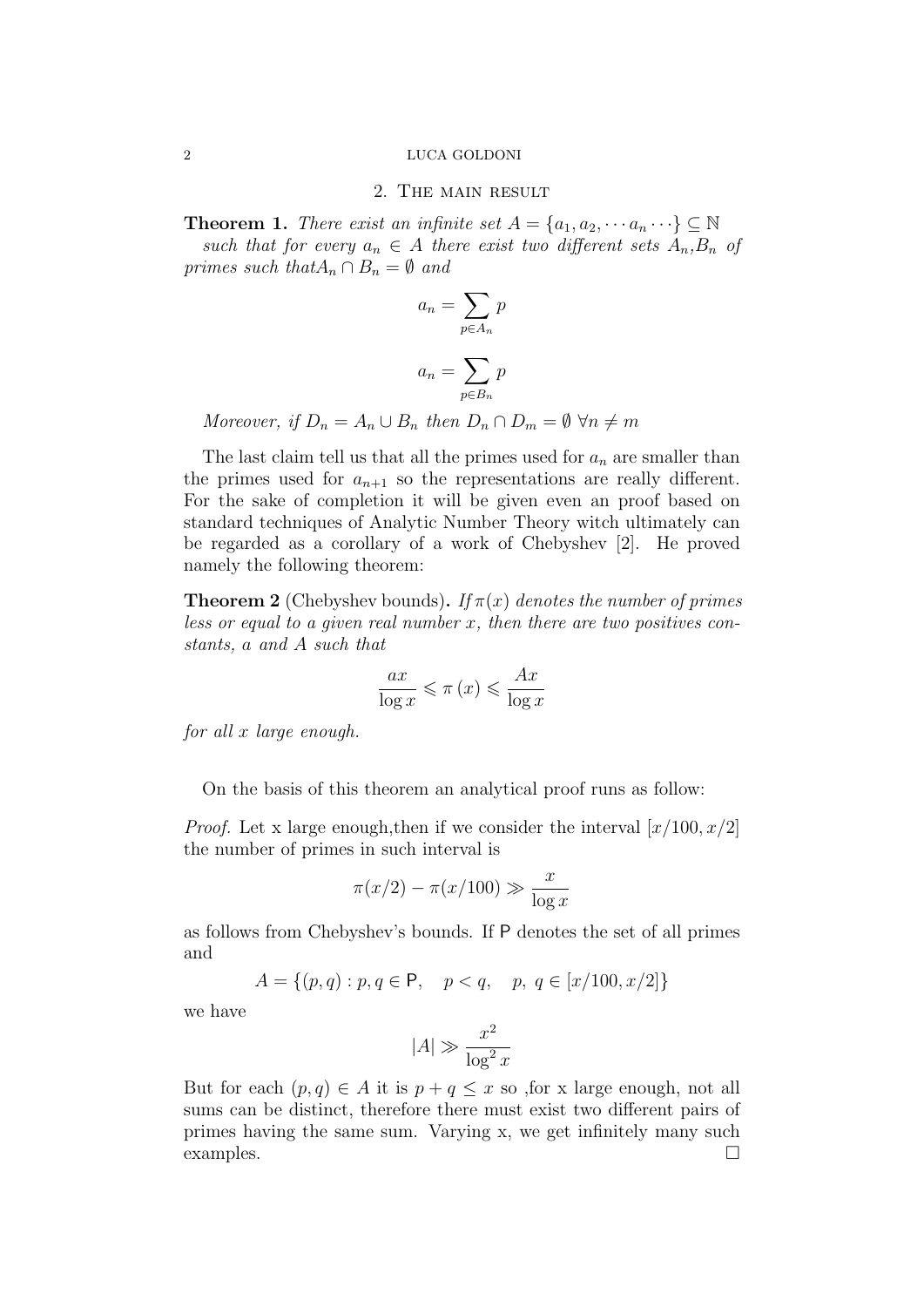As one can see, it is possible achieve very quickly the main result along this way, but it require the knowledge of the Chebyshev's bounds and even though they are not too difficult to prove, they requires a quite long preparatory work.

### 3. The pillar of the elementary proof

In 1974 P.Erdös and S. Benkoski found the following result:

**Lemma 1** (Erd¨os-Benkoski)**.** *Let A a finite set of positive integers such that for all*  $B, C \in \mathcal{P}(A)$ 

$$
B\neq C\Rightarrow \sum_{x\in B}x\neq \sum_{y\in C}y
$$

*then*

$$
\sum_{a \in A} \frac{1}{a} < 2
$$

*where P*(*A*) *denotes the set of all subsets of a given set.*

Loosely speaking one can see a "competition " between the number and the size of elements of the set *A* and the fact that all the possible subsets must have different sums. This theorem can be proved,in various ways. One of them, as one can find in [1], uses High School Algebra only, and so it can be regarded as fully elementary.

# 4. The elementary proof of Theorem 1

*Proof.* One starts with the a well known result related with the series of the reciprocals of primes. This series as Euler proved is a divergent series. That means

$$
\sum_{p\in P}\frac{1}{p}=+\infty
$$

so we can find a first prime  $p_1$  such that

$$
(1) \qquad \qquad \sum_{\substack{p \in P \\ 2 \le p \le p_1}} \frac{1}{p} \ge 2
$$

Let

$$
S_1 = \{2, 3 \cdots p_1\}
$$

If we consider all the subsets of  $S_1$  we notice that it's not possible for them to have all different sums because if so, by Lemma (1)

$$
\sum_{\substack{p \in P \\ 2 \le p \le p_1}} \frac{1}{p} < 2
$$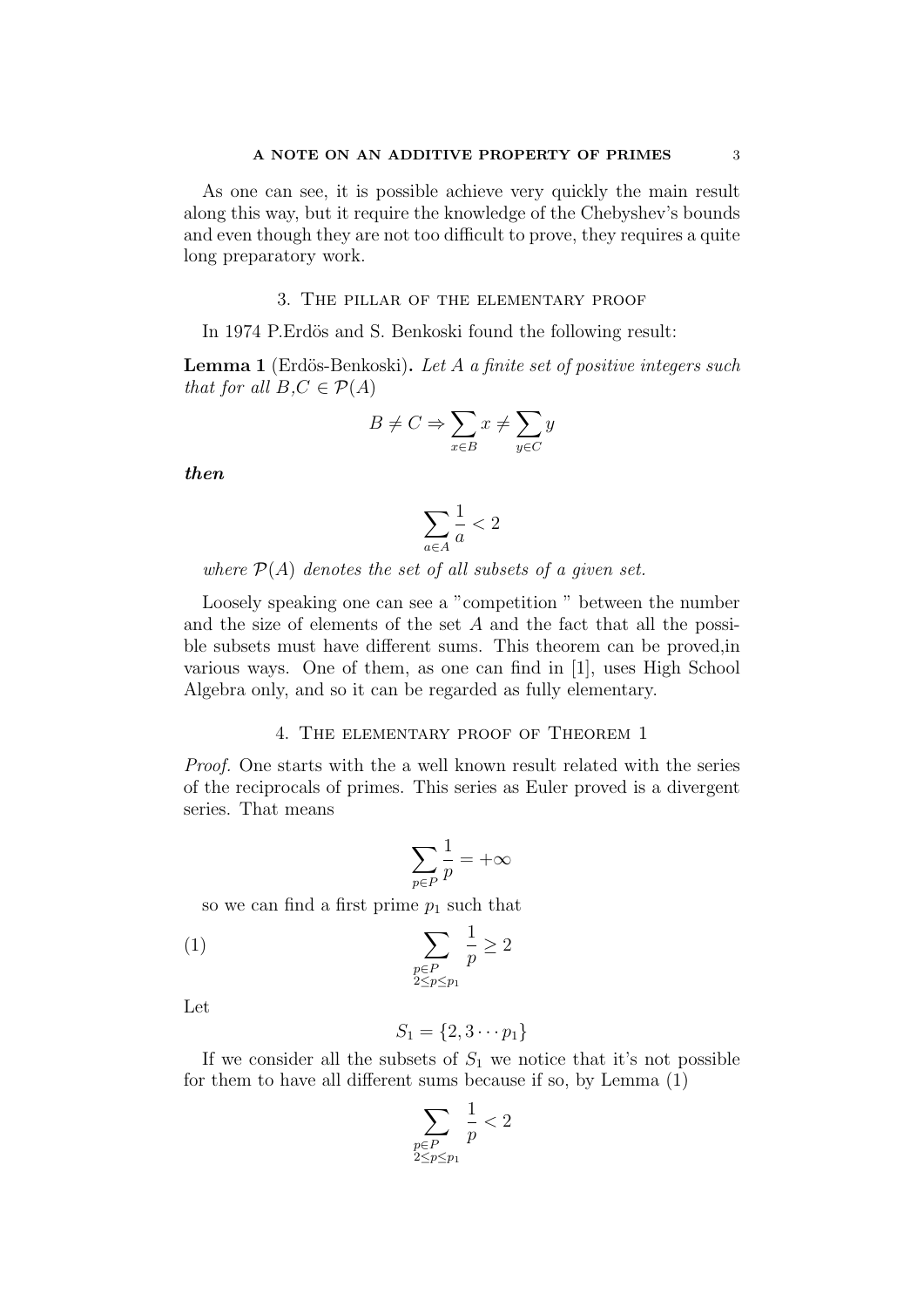against (1). So there are two different subsets of  $S_1$ , say  $A_1$  and  $B_1$ such that

$$
\sum A_1 = \sum B_1
$$

Let

$$
a_1 = \sum A_1 = \sum B_1
$$

Now, we choose a prime  $q_1$  such that  $q_1 > a_1$  and then the first prime *p*<sup>2</sup> such that

$$
\sum_{\substack{p \in P \\ q_1 \le p \le p_2}} \frac{1}{p} \ge 2
$$

With the same argument as before, we find two different subsets  $A_2$  $B_2$  of

$$
S_2 = \{q_1 \cdots p_2\}
$$

such that

$$
\sum A_2 = \sum B_2
$$

So we can choose

$$
a_2 = \sum A_2 = \sum B_2
$$

and so on.

If one define  $A = \{a_1, a_2 \cdots\}$  one has that A is a set with the property of Theorem 1 and by construction it is plain that the sets  $D_n = A_n \cup B_n$ are pairwise disjoint. If *a<sup>n</sup>* is expressed in two different ways as sum of primes, obviously, all the common summands can be deleted, obtaining a new  $a'_n$  witch has two different representations without any prime in common. In other words it is always possible think that  $A_n \in B_n$  are disjoint sets.

 $\Box$ 

**Note 1.** *We can formulate Theorem 1 using odd primes only.In this case for every n we have that the numbers of elements of*  $A_n$  *and of*  $B_n$ *have the same parity.*

Figure 1 illustrates the situation. Here

$$
a_n = \begin{cases} p_{r_1} + p_{r_2} + p_{r_3} \\ q_{r_1} + q_{r_2} + q_{r_3} \end{cases}
$$

and

$$
a_{n+1} = \begin{cases} p_{s_1} + p_{s_2} + p_{s_3} \\ q_{s_1} + q_{s_2} + q_{s_3} \end{cases}
$$

Of course the draw is not in scale, but only suggests the meaning of the main result.